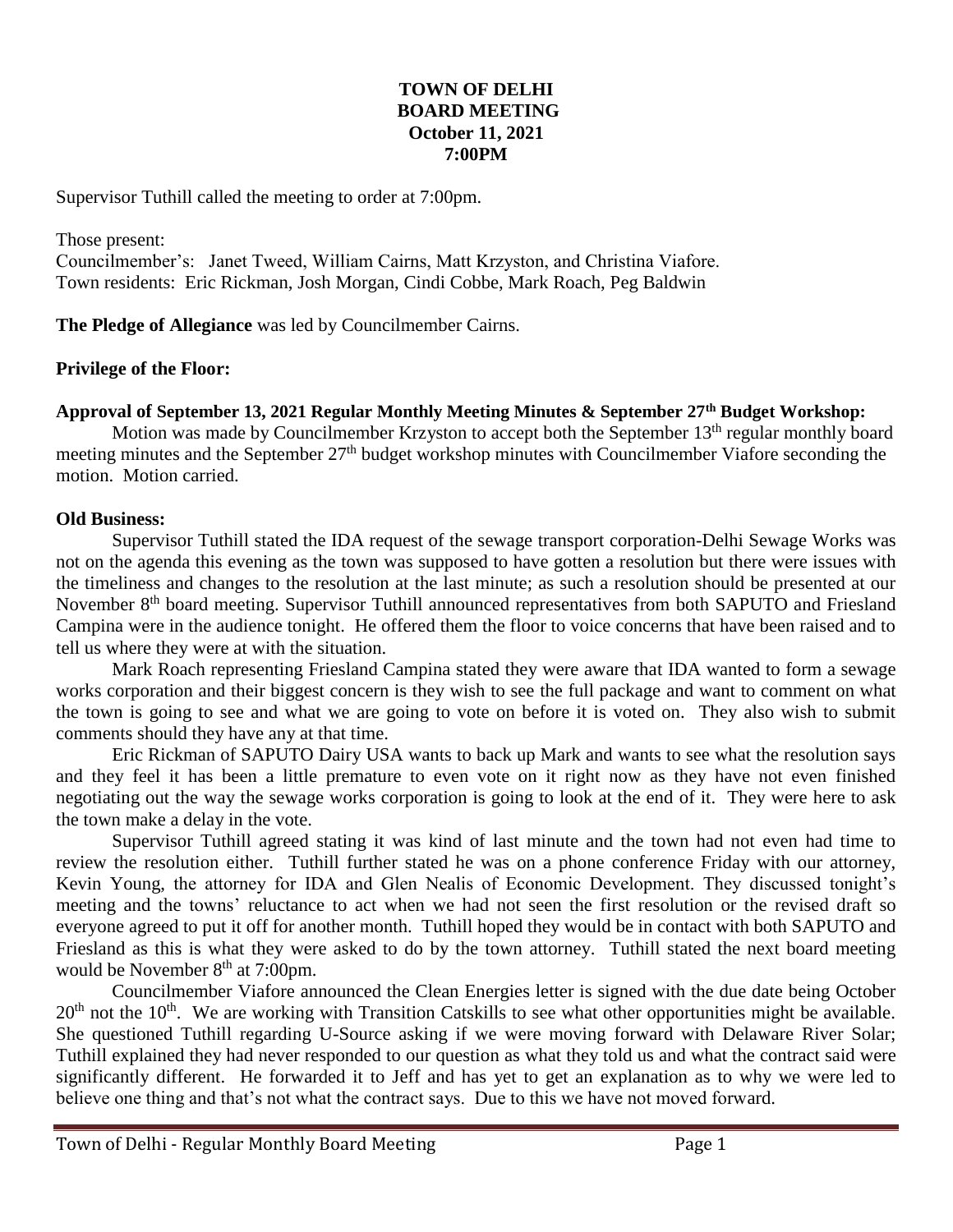#### **New Business:**

Supervisor Tuthill presented the board with a short environmental form (SEQR) which was necessary in order to pass Local Law No. 001 of 2021 Tax Cap Override. Supervisor Tuthill read the questions to the board; they then proceeded to answer questions necessary for the completion of the SEQR. Supervisor Tuthill then submitted Resolution No. 003 of 2021; RESOLUTION OF THE TOWN BOARD OF THE TOWN OF DELHI DETERMINING THAT THERE ARE NO ADVERSE IMPACTS ON THE ENVIRONMENT FROM ADOPTION OF A LOCAL LAW TO OVERRIDE THE TAX LEVY LIMIT ESTABLISHED IN GENERAL MUNICIPAL LAW §3-c**:**

## **RESOLUTION NO. 003 OF 2021**

#### **TOWN OF DELHI RESOLUTION OF THE TOWN BOARD OF THE TOWN OF DELHI DETERMINING THAT THERE ARE NO ADVERSE IMPACTS ON THE ENVIRONMENT FROM ADOPTION OF A LOCAL LAW TO OVERRIDE THE TAX LEVY LIMIT ESTABLISHED IN GENERAL MUNICIPAL LAW §3-c**

**WHEREAS**, the Town Board is adopting a Local Law to Override the Tax Levy Limit established in General Municipal Law §3-c; and

**WHEREAS**, the possible environmental impacts of the adoption of this Law have been considered by the Town Board;

**NOW THEREFORE BE IT RESOLVED**, that the Town Board has determined that the adoption of a Local Law to Override the Tax Levy Limit Established in General Municipal Law §3-c will not have significant adverse impacts on the environment; and

**WHEREUPON**, the Resolution was put to a vote and recorded as follows: Motion made by: Councilmember Krzyston Seconded by: Councilmember Cairns Roll call:

|                             | Aye | Nav | Absent |
|-----------------------------|-----|-----|--------|
| Supervisor Tuthill          |     |     |        |
| Councilmember Krzyston      |     |     |        |
| Councilmember Tweed         |     |     |        |
| Councilmember Viafore       |     |     |        |
| <b>Councilmember Cairns</b> |     |     |        |
| $\cdots$ at 000 $0.001$     |     |     |        |

Resolution No. 003 of 2021 carried.

With the above resolution being carried Supervisor Tuthill requested a motion be made to approve Local Law No. 001 of 2021 - Override the Tax Levy Limit Established in General Municipal Law §3-c. Councilmember Tweed made the motion to approve Local Law No. 001 of 2021 with Councilmember Krzyston seconding. Roll call as follows:

|                                                          |  | Aye | Nav | Absent |
|----------------------------------------------------------|--|-----|-----|--------|
| Supervisor Tuthill                                       |  |     |     |        |
| Councilmember Krzyston                                   |  |     |     |        |
| Councilmember Tweed                                      |  |     |     |        |
| Councilmember Viafore                                    |  |     |     |        |
| <b>Councilmember Cairns</b>                              |  |     |     |        |
| Town Clerk to file Local Law 001 of 2021 with the state. |  |     |     |        |

Councilmember Krzyston asked Tuthill the status of the assessment challenges. Tuthill stated we have a timetable from he believes the nursing home when the judge would like to see the paperwork which is late next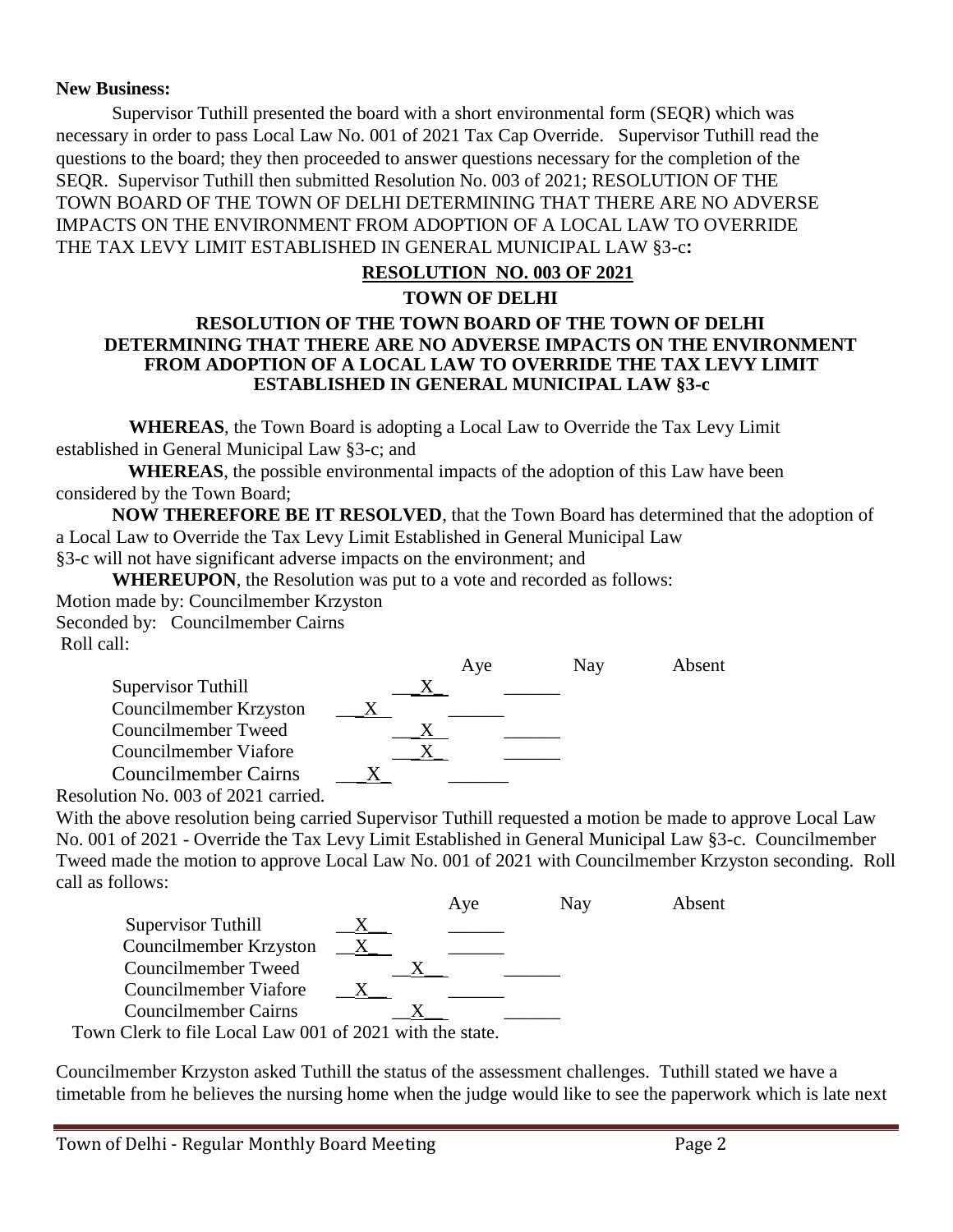year. The town attorney is working with Bruce McKeegan to see if the school will cooperate so we can hire a professional to handle it for us.

Councilmember Krzyston asked questions regarding the Fire Departments Budget, Tuthill asked that Krzyston give the questions to Councilmember Cairns so he can present them to the fire commissioner and have answers at our next budget workshop which is the  $21<sup>st</sup>$  of October.

## **Committee Reports:**

**Highway/Machinery:** (Councilmember's Tweed & Cairns) – Written report from Superintendent Evans was given to council members (see attached). Superintendent Evans was absent as such Councilmember Cairns read the report to the council. He stated the plow frames had arrived at Henderson Equipment, there is no firm delivery date although Evan's had stated he believes they will be delivered shortly. Tuthill added they told Evans before snow flies. The extra month of the lee-boy has allowed the highway department to clean up an extra 12 miles of ditches to prepare for next year's activities. After this week the highway personnel will get the trucks ready for winter maintenance. The Annual Certification of Local Highway Mileage Inventory has been reviewed by Superintendent Evans and given back to Delaware County DPW as required. Delivery of winter road girt will be completed within the next week or two. Cairns then read the repair report and stated the good news was all work was completed in house.

**Personnel:** (Councilmember's Tweed & Viafore) - N/A

**Recreation/Health/Youth:** (Councilmember's Tweed & Viafore) – Councilmember Tweed stated the pool is closed and the next thing to think about is the ice skating rink. She discussed an ad for rink maintenance; Supervisor Tuthill requested a motion to advertise for rink maintenance, Tweed or Councilmember Krzyston will provide the clerk with the advertisement for the position at a rate of \$1,000 for the season. The position will be advertised for two weeks. Councilmember Krzyston made the above motion with Councilmember Viafore seconding. Motion carried. Councilmember Krzyston questioned if we had raised the amount to \$1,500, Councilmember Tweed said she will have to look back through the minutes as she remembered we had some difficulty getting someone to do it. The rate was again motioned by Councilmember Cairns and seconded by Councilmember Tweed to be a \$1,000. Motion carried.

Councilmember Viafore announced the Homecoming Parade is this Friday at 6:00pm.

Councilmember Tweed announced the stencils for the painting of the Sherwood's Road have arrived from the grant we received. She further stated there has been some community push to get it done this fall; she discussed this with Highway Superintendent Evans and Highway Committee member Cairns and both Evans and Cairns stated it should wait. Evans explained to her it would have a longer life if it was done in the spring. Supervisor Tuthill agreed stating if we do it now it will be gone by the spring. Tuthill requested a motion for the walking across the bridge painting be held off until the spring. Councilmember Cairns stated so moved with Councilmember Viafore seconding. Motion carried.

Councilmember Tweed said there were pictures for a new playground plan from Parkitects, Inc. Supervisor Tuthill stated he needs to reach out to an engineering firm that works with the DEC because the landfill debris issue has again been brought up. Another company wants to come down and do borings and testing. Tweed stated we do need advice on that as the playground continues to age.

**Economic Development/Shared Services:** (Councilmember Cairns & Councilmember Krzyston) - Councilmember Krzyston stated he has no update on the SWC grant they submitted months ago for Woolerton Street Bridge design. Supervisor Tuthill stated we did make the final rounds, but was not sure when announcements would be. Krzyston reminded it would allow the town along with the village to hire a design firm to improve the water system crossing.

**Buildings:** (Councilmember Cairns &Councilmember Krzyston) – Krzyston stated that he had shared the concept for repurposing the pool building with the PAC; the comments he got back was that they wanted the storage area maintained for pool use. He stated that was part of the plan, other than that there are no concerns. He further stated he contacted the company we had purchased the AED from and they are still available through the Red Cross at a discount; each one is \$1,400 and it would be closed to \$3,000 for one here and across the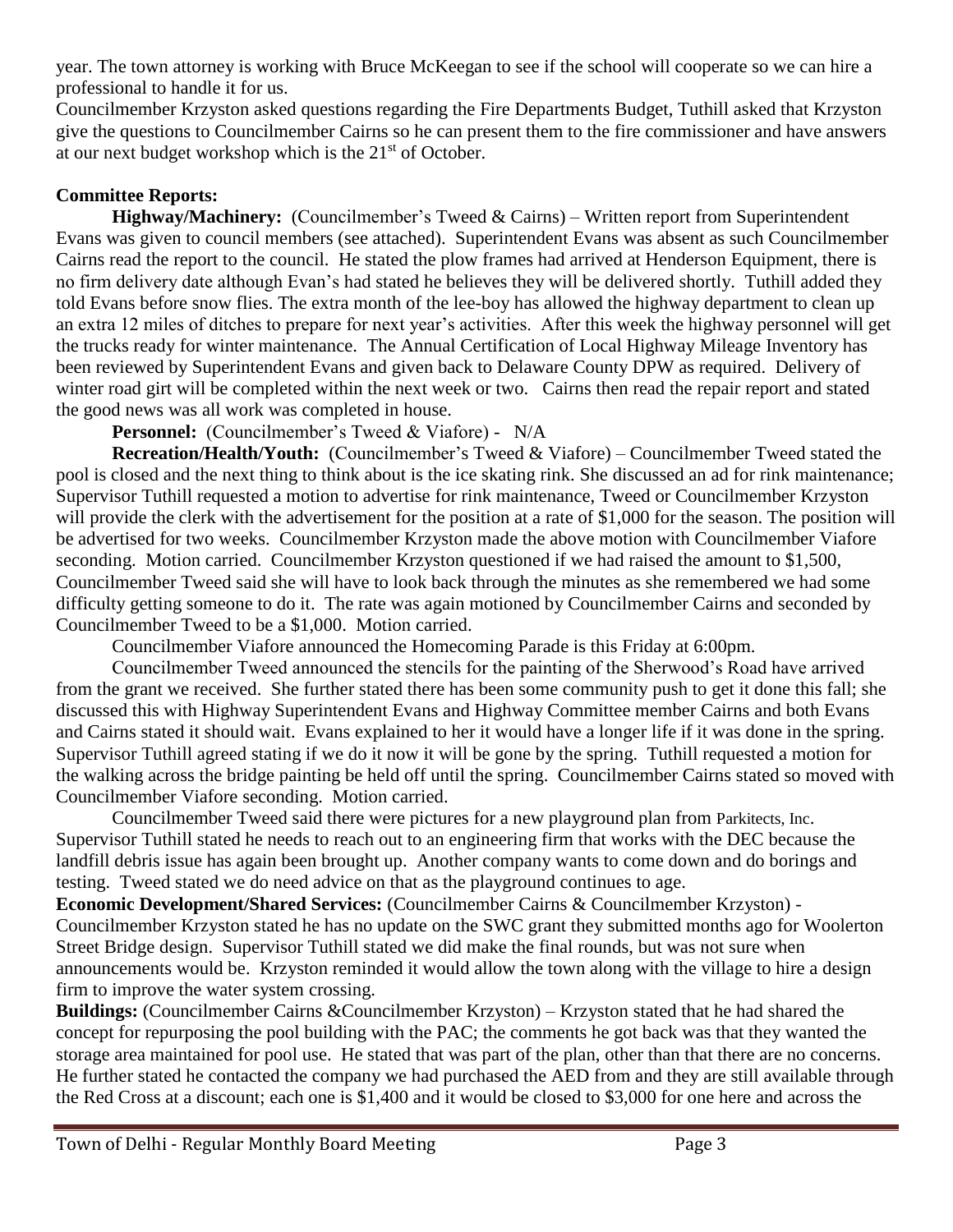street at the highway garage. He reached out to the county to see if they had other deals but has not received a response. He thought we could have what they don't want anymore. Tuthill said he has a meeting on Wednesday and will ask around. Councilmember Cairns stated he wasn't sure we wanted to buy used AED's. Tuthill thought they got a grant and possibly they may be able to get us a better price. He will get information and share at the budget meeting on the  $21<sup>st</sup>$ .

Councilmember Krzyston wondered about the LED lights installation the electrical program at the college had given us an estimate on. He said he knew we thought about using the grant money towards it but even if we didn't the cost was not that much, the board discussed the installation. The installation would be for all offices that do not already have LED's. A motion was made by Councilmember Cairns to proceed with the work with Councilmember Tweed seconding, with the determination of either using grant money's or other to pay for installations to be made at a later date. Motion carried. Councilmember Krzyston will reach out the college.

**IT:** (Councilmember Tweed & Councilmember Viafore) – Councilmember Viafore stated she took pictures of Town Hall to put on the website.

 **Codes:** (Councilmember Cairns & Krzyston) – Councilmember Cairns stated in the month of September we issued 7 building permits, 15 inspections/meetings, six in office conferences, four C/O letters and drove 122 miles.

# **CODES Monthly Report:**

A motion was made by Councilmember Krzyston to approve the September 2021 Codes Report. Councilmember Viafore seconded the motion. Motion carried.

## **Justice Court Report:**

A motion was made by Councilmember Krzyston to approve the September 2021 Justice Court Report. Councilmember Tweed seconded the motion. Motion carried.

# **Clerk's Monthly Report:**

A motion was made by Councilmember Krzyston to approve the September 2021 Clerks Report. Motion seconded by Councilmember Viafore. Motion carried.

# **Supervisor's Financial Report:**

Supervisor Tuthill announced the financial report was unavailable as two bank statements had not been received therefore the bookkeeper was unable to complete the report. He stated the report will be handed out at the Budget Workshop meeting on October 21<sup>st</sup>.

# **Supervisor's County Report:**

Supervisor Tuthill announced they are still waiting to get the mental health building done, he discussed the issues that are holding up the completion. Councilmember Krzyston asked about EMS at the county level; Tuthill stated Steve Hood spoke to the Finance Committee regarding some issues, they are putting numbers together. The board discussed the EMS issues. Tuthill told the board he received a letter from the "Friends of Bramley Mountain Fire Tower" requesting that he ask the county to give them a \$50,000 donation towards the fire towers restoration from the APR money. He forwarded it to the new committee formed by the county that is gathering ideas. Krzyston asked what are the next step is for the stream side acquisition program being extended to Delaware County; Tuthill said it will happen whenever Tom Snow signs the order. Tuthill stated there is a lot of misinformation. He further said we have designated village extension areas and hamlets; they would be off limits unless we vote to change it. So even if they put it in place they cannot come in and buy anything that we have already designated. Villages and hamlets are off limits already; the village would have to vote to let them come in and do this and they don't have to. Tuthill explained to the board the issues and said the county does have support from the Department of Health, some of the DEC and even some